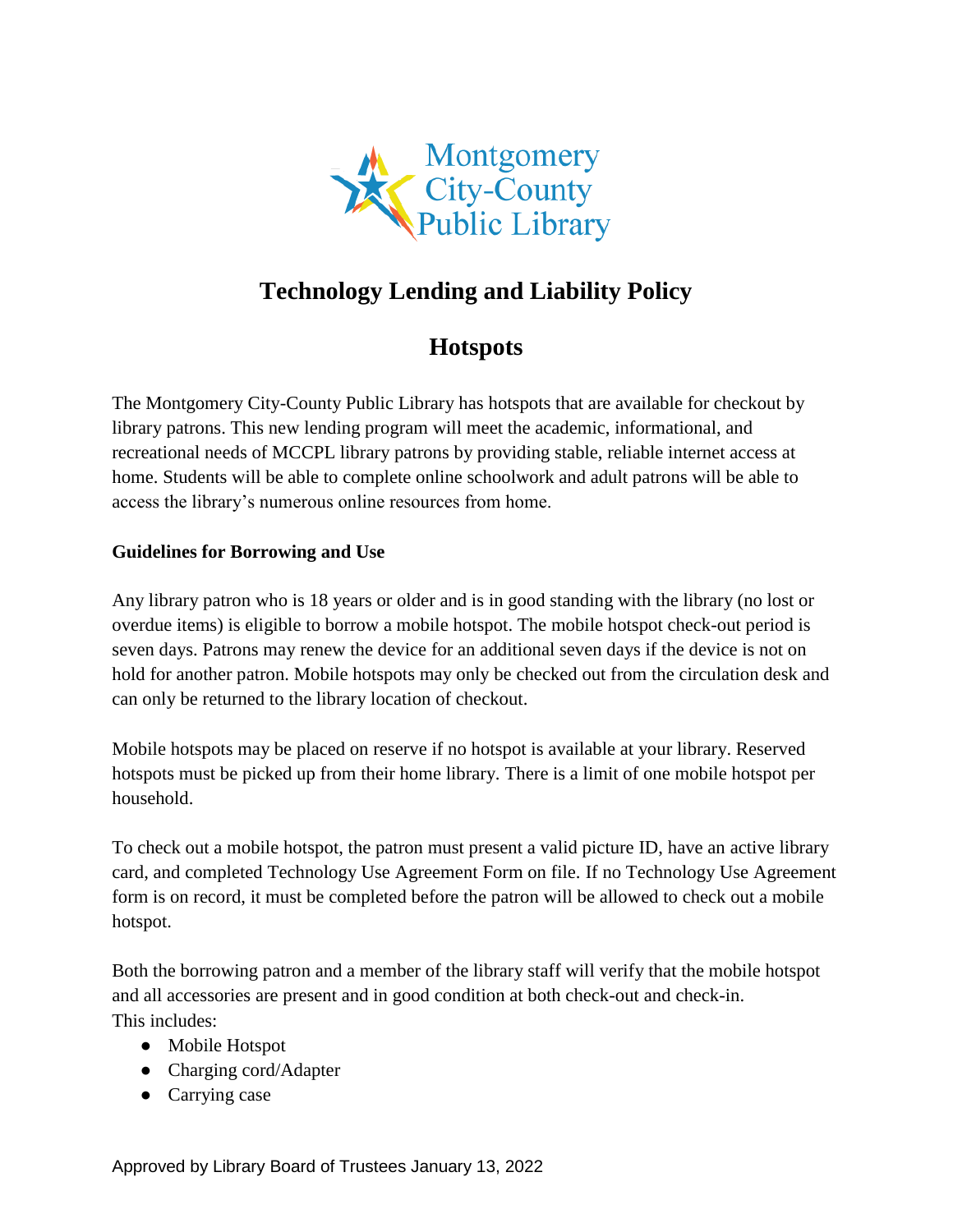### **Fines and Liability**

The overdue fine for a mobile hotspot is \$10.00 per day to a maximum of \$80. If a mobile hotspot is 48 hours overdue, internet service to the hotspot will be turned off, rendering the device unusable. If a Hotspot is 3 days overdue, it will be considered lost or stolen, and the borrower may be charged for its replacement. Failure to return the borrowed device will result in the borrowing patron being barred from library services until the device is returned or replacement fees are paid.

The borrower is responsible for all costs associated with damage or loss of the mobile hotspot due to neglect or abuse during their check-out period.

#### **Replacement Costs**

| Unreturned/Damaged* Hotspot           | \$80.00 |
|---------------------------------------|---------|
| Missing/Damaged Charging cord/Adapter | \$15.00 |
| Missing/Damaged Case                  | \$15.00 |

All mobile hotspots must be returned to the circulation desk of the library that the device was borrowed from. Do not return mobile hotspots through the bookdrop. If a mobile hotspot is returned via bookdrop, all technology check-out privileges will be revoked.

#### **Regulations of Use**

- Do not leave the mobile hotspot in a hot vehicle for an extended time.
- Do not remove the sim card or reconfigure the settings of the mobile hotspot for any reason.
- Do not leave the mobile hotspot plugged in for extended periods of time. Once it is fully charged, unplug it and let the battery run down before charging again.
- Patrons who check out a mobile internet hotspot are expected to follow all library use policies while in possession of a mobile hotspot. The Montgomery City-County Public Library is not responsible for any liability, damages or expense resulting from use or misuse of the device, connection of the device to other electronic devices, or data loss resulting from use of device. Any use of the device for illegal purposes, unauthorized copying of copyright-protected material in any format, or transmission of threatening, harassing, defamatory or obscene materials is strictly prohibited. The Montgomery City-County Library reserves the right to refuse service to anyone who abuses the equipment or is repeatedly late in returning the Hotspot.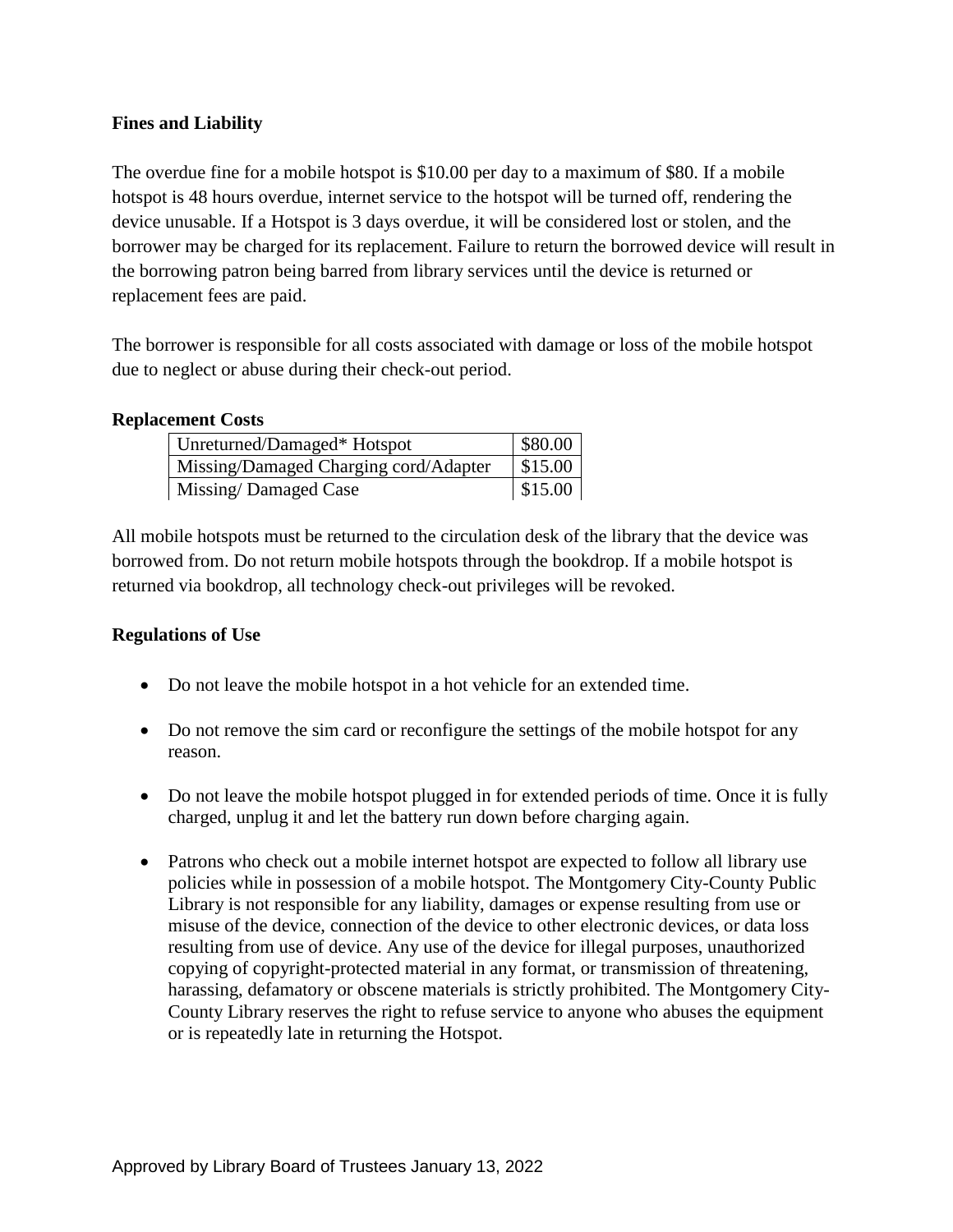## **iPads**

The Montgomery City-County Public Library has Apple iPads that are available for checkout by library patrons. This lending program will address the academic, informational, and recreational needs of MCCPL library patrons by providing a device which patrons can use to access a wide variety of software options including internet, word processing programs, and digital check-out options. These devices will allow patron access to digital services that have previously been unavailable to them due to a lack of technology access.

## **Guidelines for Borrowing and Use**

Any library patron who is 18 years or older and is in good standing with the library (no lost or overdue items) is eligible to borrow an iPad. The iPad check-out period is seven days. Patrons may renew the device for an additional seven days if the device is not on hold for another patron. IPads may only be checked out from the circulation desk and can only be returned to the library location of checkout.

An iPad may be placed on reserve if no iPad is available at your library. Reserved iPads must be picked up from their home library. There is a limit of one iPad per household.

To check out an iPad, the patron must present a valid picture ID, have an active library card, and completed Technology Use Agreement Form on file. If no Technology Use Agreement form is on record, it must be completed before the patron will be allowed to check out an iPad.

Both the borrowing patron and a member of the library staff will verify that the iPad and all accessories are present and in good condition at both check-out and check-in. This includes:

- iPad with protective case
- Charger/Adapter

## **Fines and Liability**

The overdue fine for an iPad is \$10.00 per day to a maximum of \$400. If an iPad is 48 hours overdue, the device will lock down, rendering the device unusable. If an iPad is 3 days overdue, it will be considered lost or stolen, and the borrower may be charged for its replacement. Failure to return the borrowed device will result in the borrowing patron being barred from library use until the device is returned or replacement fees are paid. The borrower is responsible for all costs associated with damage or loss of the iPad due to neglect or abuse during their check-out period.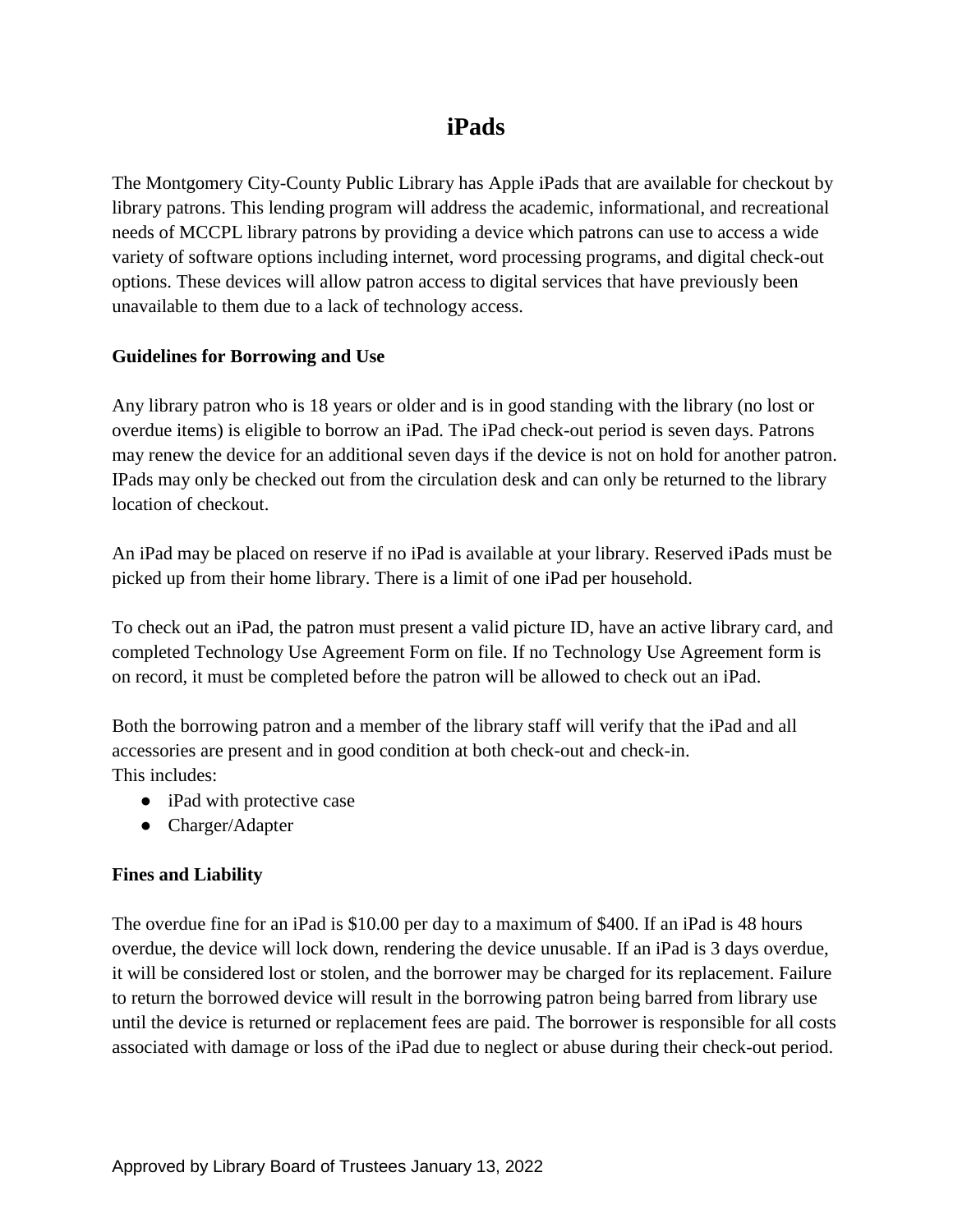### **Replacement Costs**

| Unreturned/Damaged* iPad              | \$400.00 |
|---------------------------------------|----------|
| Missing/Damaged Charging cord/adapter | \$25.00  |
| Missing/Damaged Case                  | \$60.00  |

All iPads must be returned to the circulation desk of the library that the device was borrowed from. Do not return iPads through the bookdrop. If an iPad is returned via bookdrop, all technology check-out privileges will be revoked.

#### **Regulations of Use**

- Do not leave the iPad in a hot vehicle for an extended time.
- Do not attempt to reconfigure the settings of the iPad for any reason.
- Do not install unauthorized apps onto an iPad.
- Do not leave the iPad plugged in for extended periods of time. Once it is fully charged, unplug it and let the battery run down before charging again.
- Do not save any personal data to an iPad. All personal data should be stored on external or cloud memory. All data saved to the device will be erased on item return.
- If the borrower modifies the iPad operating system (i.e. Jailbreaks the iPad), they will be charged the replacement cost of the iPad.
- Patrons who check out an iPad are expected to follow all library use policies while in possession of an iPad. The Montgomery City-County Public Library is not responsible for any liability, damages or expense resulting from use or misuse of the device, connection of the device to other electronic devices, or data loss resulting from use of device. Any use of the device for illegal purposes, unauthorized copying of copyrightprotected material in any format, or transmission of threatening, harassing, defamatory or obscene materials is strictly prohibited. The Montgomery City-County Library reserves the right to refuse service to anyone who abuses the equipment or is repeatedly late in returning the iPad.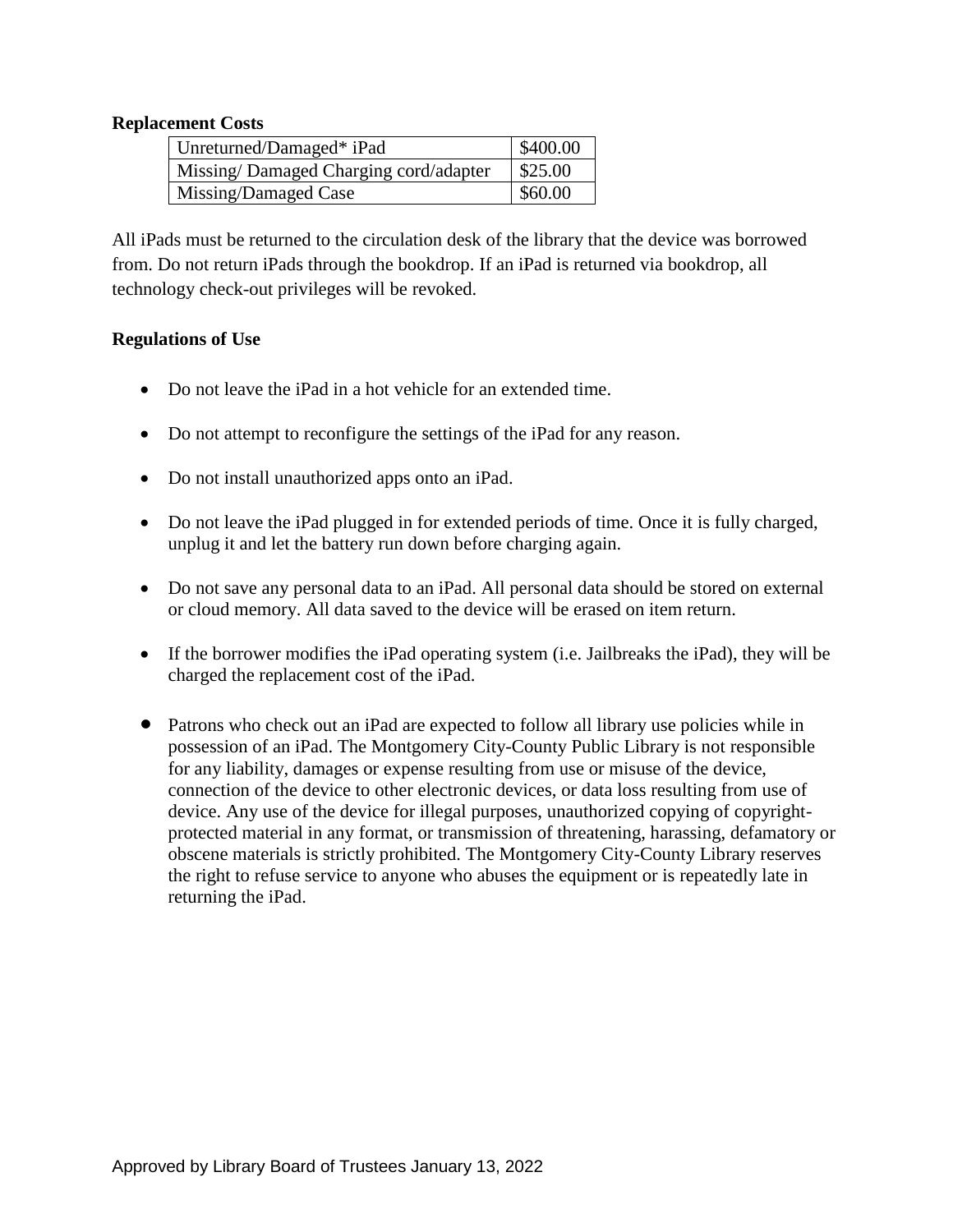## **Chromebooks**

The Montgomery City-County Public Library System has Chromebooks that are available for checkout by library patrons. This lending program will address the academic, informational, and recreational needs of MCCPL library patrons by providing a device which patrons can use to access a wide variety of software options including internet and word processing programs. The devices will enable students to complete schoolwork online and will allow adult patrons to apply for jobs or conduct research.

## **Guidelines for Borrowing and Use**

Any library patron who is 18 years or older and is in good standing with the library (no lost or overdue items) is eligible to borrow a Chromebook. The Chromebook check-out period is seven days. Patrons may renew the device for an additional seven days if the device is not on hold for another patron. Chromebooks may only be checked out from the circulation desk and can only be returned to the library location of checkout.

Chromebooks may be placed on reserve if one is unavailable at your library. Reserved Chromebooks must be picked up from their home library. There is a limit of one Chromebook per household.

To check out a Chromebook, the patron must present a valid picture ID, have an active library card, and a completed Technology Use Agreement Form on file. If no Technology Use Agreement form is on record, it must be completed before the patron will be allowed to check out a Chromebook.

Both the borrowing patron and a member of the library staff will verify that the Chromebook and all accessories are present and in good condition at both check-out and check-in. This includes:

- Laptop
- Charging cord\Adapter
- Carrying case

## **Fines and Liability**

The overdue fine for a Chromebook is \$10 per day to a maximum of \$400. If a Chromebook is 48 hours overdue, the device will lock out the patron, rendering the device unusable. If a Chromebook is 3 days overdue, it will be considered lost or stolen, and the borrower may be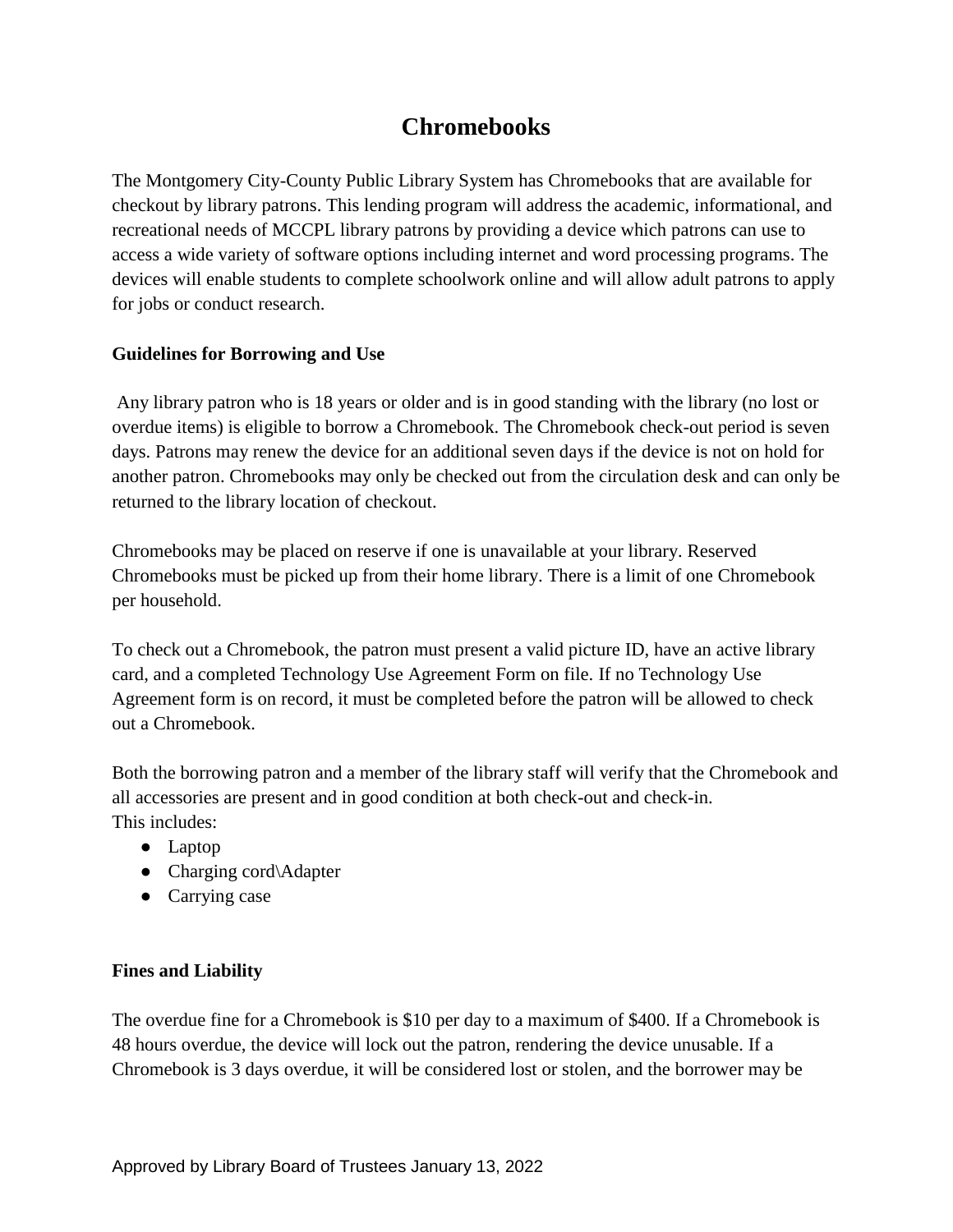charged for its replacement. Failure to return the borrowed device will result in the borrowing patron being barred from library use until the device is returned or replacement fees are paid. The borrower is responsible for all costs associated with damage or loss of the Chromebook due to neglect or abuse during their check-out period.

### **Replacement Costs**

| Unreturned/Damaged* Chromebook | \$400.00 |
|--------------------------------|----------|
| Missing/Damaged Charging cord  | \$25.00  |
| Missing/Damaged Case           | \$48.00  |

All Chromebooks must be returned to the circulation desk of the library that the device was borrowed from. Do not return Chromebook's through the bookdrop. If a Chromebook is returned via bookdrop, all technology check-out privileges will be revoked.

## **Regulations of Use**

- Do not leave a Chromebook in a hot vehicle for an extended period of time or leave it unattended.
- Do not open the Chromebook casing or reconfigure the settings for any reason.
- Do not install unauthorized software onto a Chromebook.
- Do not leave the Chromebook plugged in for extended periods of time. Once it is fully charged, unplug it and let the battery run down before charging again.
- Do not save any personal data to a Chromebook. All personal data should be stored on external memory. All data saved to the device will be erased on item return.
- Patrons who check out a Chromebook are expected to follow all library use policies while in possession of the device. The Montgomery City-County Public Library is not responsible for any liability, damages or expense resulting from use or misuse of the device, connection of the device to other electronic devices, or data loss resulting from use of device. Any use of the device for illegal purposes, unauthorized copying of copyright-protected material in any format, or transmission of threatening, harassing, defamatory or obscene materials is strictly prohibited. The Montgomery City-County Library reserves the right to refuse service to anyone who abuses the equipment or is repeatedly late in returning the Chromebook.